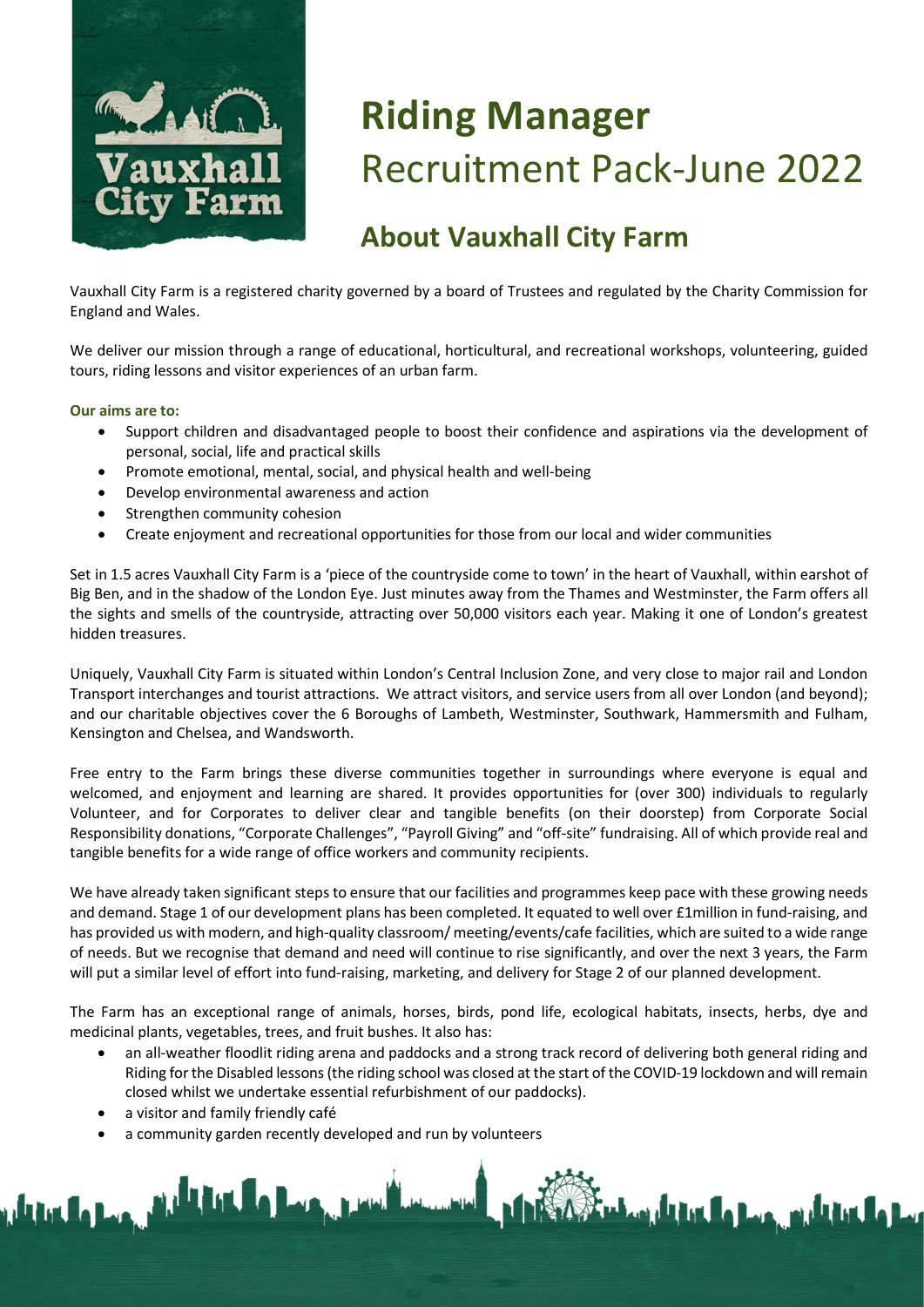- A range of different "outdoors" environments, animals, plants, and natural habitats that directly support the curriculum needs of over 80 inner-city schools (that cannot be accommodated on their cramped inner-city sites)
- high quality modern meeting/classroom/training/events facilities (that provide ideal facilities and a very different "inner-city environment") for corporate team building events, training, birthday parties, wedding receptions, art/crafts and music activities, exhibitions, filming and TV.

#### About Our Riding School

Our Riding School is the only RDA Centre in Lambeth and in the year prior to the COVID-19 pandemic (2019-2020) we delivered over 1,000 lessons for disabled young riders. We supported hundreds of children/young people each year aged 4-25 with a range of learning and mental disabilities, providing they could be lifted or sit independently in the saddle. Group riding lessons were also made available during this time for local riders as well as our popular weekend riding lessons.

The Farm formally opened the Riding Therapy Centre in March 2002, to integrate riding into the wider experience of the Farm and supported referrals from up to eight local SEND schools, alongside other schools and education bodies with SEND departments as well as self-referrals and private RDA lessons after 4pm on weekdays, for young people continuing to access the support outside/in addition to school referrals.

However, following the onset of the COVID-19 pandemic we closed our riding school and used this period to undertake urgent repair to the arena and upgrading of the observation deck. A number of the previous riding school horses were retired during this period, with one being loaned to the care of another riding establishment. The existing stables and paddocks were improved, and we acquired two new horses. After a brief period of reopening in 2021, we have now restarted the process by recruiting a new Riding Manager.

### About the role

(020) 7582 4204

This is an exciting opportunity to become involved with one of London's hidden treasures. Most importantly, we are looking for someone who is passionate about working with people and horses and is enthusiastic about what we can offer in our urban riding school for local communities who often have least access to equine related programmes and activities.

A new Riding School team are in the process of being recruited and a new riding business plan has been created. This will offer the Riding Manager the opportunity to play a pivotal role in shaping the future development and restart of the Riding School. The role offers a great working environment and further training opportunities.

Vauxhall City Farm strives to be a diverse and inclusive workplace. We particularly encourage applications from people who identify as Black, Asian, or other minority backgrounds that are underrepresented on the farm.

Vauxhall City Farm 165 Tyers St London SE11 5HS Registered Charity No. 281512 web vauxhallcityfarm.org. email info@vauxhallcityfarm.org twitter @vauxhallfarm facebook vauxhallcityfarm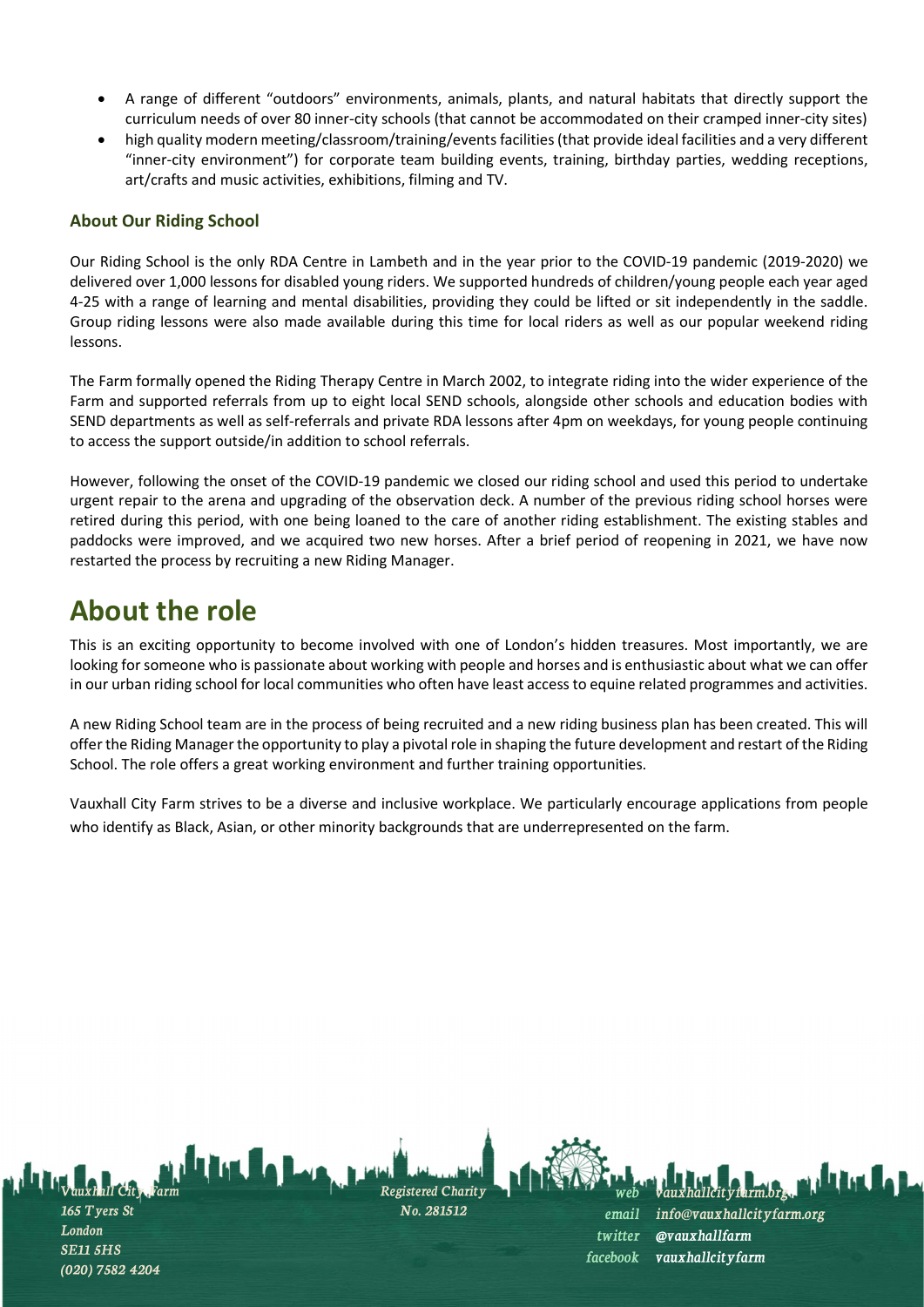# Job Description – Riding Manager

| <b>Job Title</b>       | <b>Riding Manager</b>                                                        |
|------------------------|------------------------------------------------------------------------------|
| <b>Salary</b>          | Negotiable                                                                   |
| <b>Contract Type</b>   | Permanent (subject to successful probationary period)                        |
| <b>Hours</b>           | 35 hours per week (excluding lunch breaks) with regular evening and weekends |
| <b>Responsible To</b>  | <b>Operations Manager</b>                                                    |
| <b>Responsible For</b> | Riding School sessional staff, volunteers, trainees                          |

## Job Description

The postholder will be responsible for the day-to-day management of the Riding School. This includes the development of our riding programme and the delivery of our riding lessons. The post holder will be responsible for the management of equestrian staff, and for the care and welfare of VCF Riding School horses. You will be the go-to person for matters relating to our Riding School, ensuring the activities and programmes meet our strategic objectives and values.

### Main Responsibilities

- To manage the smooth running of all operations within the riding school on a daily basis (including horse care, stable management, feeding, bedding etc.)
- To provide effective line management for all riding school staff and volunteers, facilitating regular supervision meetings, annual reviews, and day to day management.
- To review all sessional staff time sheets, and submit to the Operations Manager on the  $2^{nd}$  of each month
- To manage all horse riding lessons with the riding school
- To ensure all licenses are kept up to date
- Ensure that VCF is compliant with all relevant regulations, organisational policies and processes relating to the Riding School by working with the staff team to conduct risk assessments, review our procedures and fulfil our data protection and H&S responsibilities.

### Main Tasks

#### Health and Safety

- To be responsible for horse welfare being kept to the highest standard, ensuring all routine medical visits are in place, such as Vet, Farrier, Saddler, and Dentist.
- To be responsible for the riding school remaining compliant with all DEFRA/Government, local BHS, and RDA standards
- To oversee the daily health and safety checks and that records are kept up to date
- To ensure riding equipment and facilities are maintained to a high standard. foundations.
- To ensure all riding staff are aware of H & S policies and procedures
- To report any serious health & safety or safeguarding concerns to VCF's senior management team.

#### Administration

- To ensure all lessons are scheduled and co-ordinated effectively
- To ensure payment of lessons are received in advance of lessons taking place
- To ensure all riders' records are kept up to date

stered Charity

No. 281512

web vauxhallcityfarm.org. email info@vauxhallcityfarm.org twitter @vauxhallfarm facebook vauxhallcityfarm

Vauxhall City Farm **Tyers St** London SE11 5HS (020) 7582 4204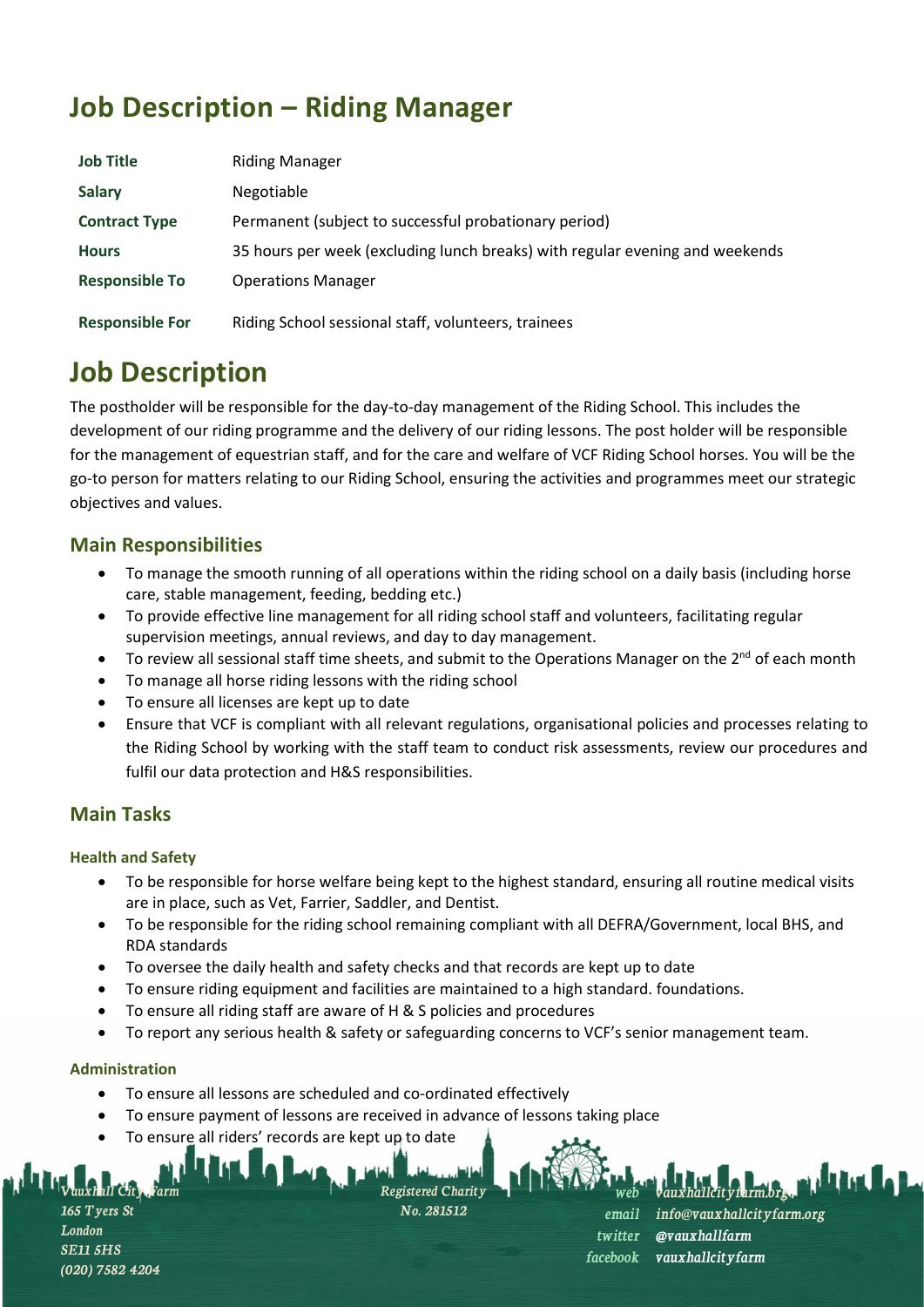- To collect and collate monitoring and evaluation data required for tracking participants progress and reporting to funders
- To perform any other tasks reasonably requested by the Operations Manager

#### **Outreach**

- To co-ordinate outreach to schools and the local community, promoting riding programmes to secure riding lessons at the school
- To work with VCF's marketing and education teams to promote the riding school's offer

#### Developments

- To source and buy horses for the riding school in consultation with the VCF Licence Holder
- To review and develop groups lessons
- To assist with the recruitment of appropriate staff for RDA and BHS riding.
- To design and deliver an equine therapy programme

### Person Specification

#### **Experience**

- At least 3 years' experience of managing a riding school/holding a management or leadership role, preferably in an urban setting.
- Relevant equine qualification OR relevant experience
- RDA experience/qualification (desirable) or willingness to train/learn

#### Skills and competencies

- Able to provide high standards of stable management
- Provide riding instructions to children and adults
- Able to ride
- Equine First Aid
- Able to lead and support the team to provide excellent level of care to our horses
- Ability to produce concise reports
- High standard of computer literacy (Excel, Word, Power Point, Gmail, and the internet)
- Meticulous attention to detail and planning skills
- Demonstrable ability to plan and prioritise own workload with minimum supervision
- Ability and willingness to travel for work
- Willingness to work evenings and weekends as required
- Driver's Licence (preferable).

#### **Qualities**

- Enthusiastic and passionate about working with horses and people
- High levels of integrity and common sense
- Excellent interpersonal, communication and customer service skills

Vauxhall City Farm 165 Tyers St London SE11 5HS (020) 7582 4204

Registered Charity No. 281512



web vauxhallcityfarm.org. email info@vauxhallcityfarm.org twitter @vauxhallfarm facebook vauxhallcityfarm